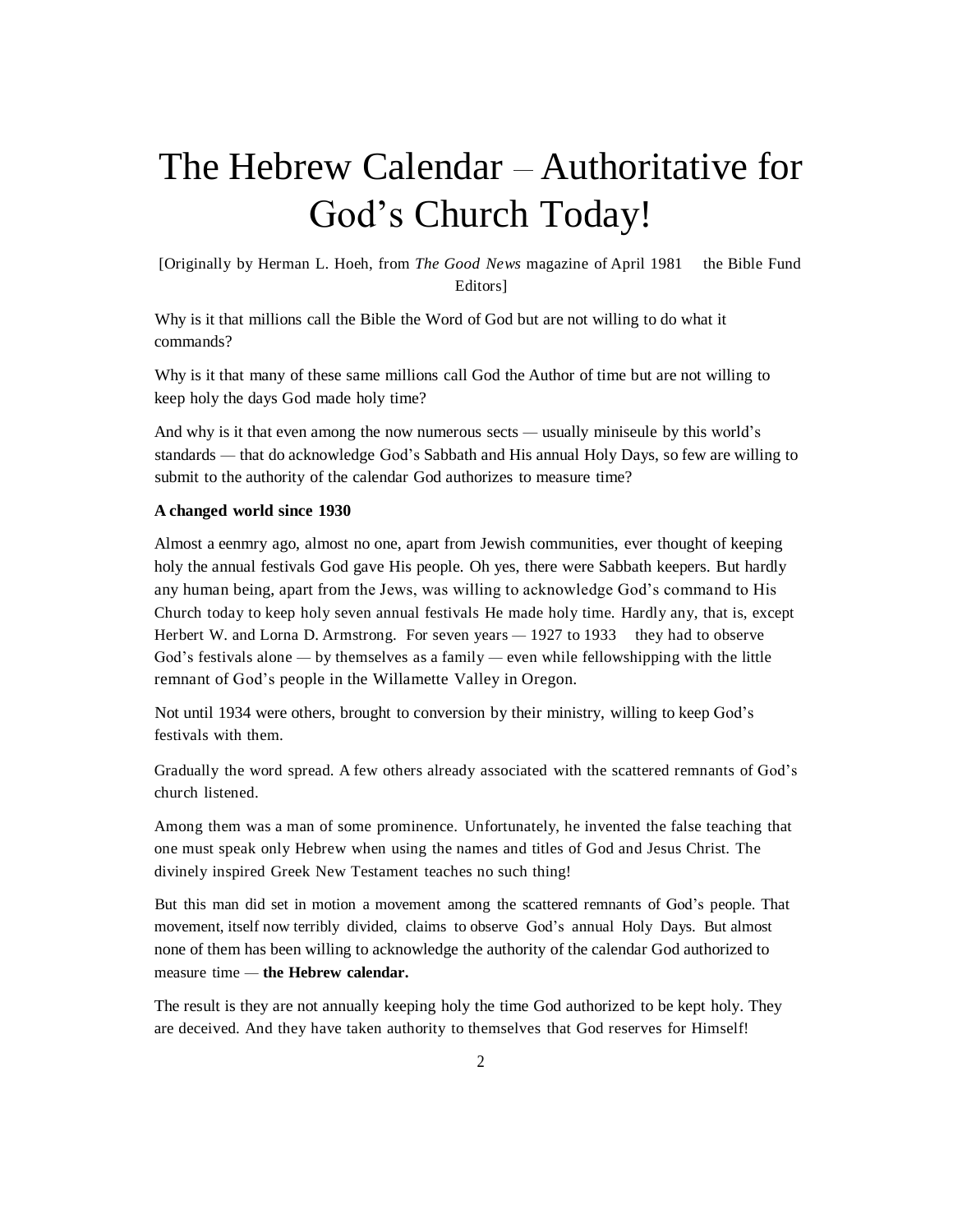Herbert W. Armstrong addressed this problem head-on in the *Good News* Leiter of 1940. Mr. Armstrong wrote that "many of the brethren are in doubt and want the facts." And he gave them facts — in detail. Then he added:

"In conclusion, unless God has preserved His sacred calendar through the Jews, then we do not know how to figure Passover or any of the Holy Days this year. For there is no authority for any other way. There is no Bible authority whatsoever for figuring the first day of the first month Aom the new moon nearest the spring equinox."

A9er quoting various views from sources then extant, Mr. Armstrong concluded: "Surely we can see that profane history only contradicts itself, is inaccurate, cannot be depended upon and has no authority whatsoever. There is no Bible authority for any of it.

"God did not commit His oracles, or the preservation of His times, to profane history. ...they have been preserved by the Jews.

"Añer thorough study of the Bible, of the Hebrew calendar, of history and every angle — after going into the matter with all the Eugene brethren and other brethren who have made a special study of this question, we have unanimously agreed that the Hebrew calendar has been preserved correct[ly] by the Jews."

**The Church of God has followed this authoritative decision ever since.** Others can go their own way — till the judgment!

Forty years have passed since this controversy came and went. Most of those in God's Church at that time are fallen asleep in Christ. Thousands of new brethren have been added to God's Church around the world. Three generations have grown to mamrity. It is now the 21st eenmry and most people have had little instruction from God's Word on the authority of the Hebrew calendar, its history and preservation. It is every bit as intriguing as the story of the copying and preservation of the written Word of God, the Bible.

#### **An uncommo i year**

What prompts this article is the fact that it is not common for the Passover to occur Friday night. Or, to have the Festival of Unleavened Bread correspond to a namral week [Sunday to Samrday]. Or to have the autumn festival season begin on a Tuesday. In fact, it occurred only nine times the last eenmry. It is much more usual for the Passover to be the eve of Monday, or Wednesday, or Friday.

Why do God's festivals fall when they do? Have we ever asked why Passover does not fall on the eve of Sunday, Tuesday or Thursday? Or why the fast of the Day of Atonement does not occur on Friday or Sunday? Or why the seventh day of the Festival of Tabernacles does not fall on the weekly Sabbath — but the eighth day commonly does?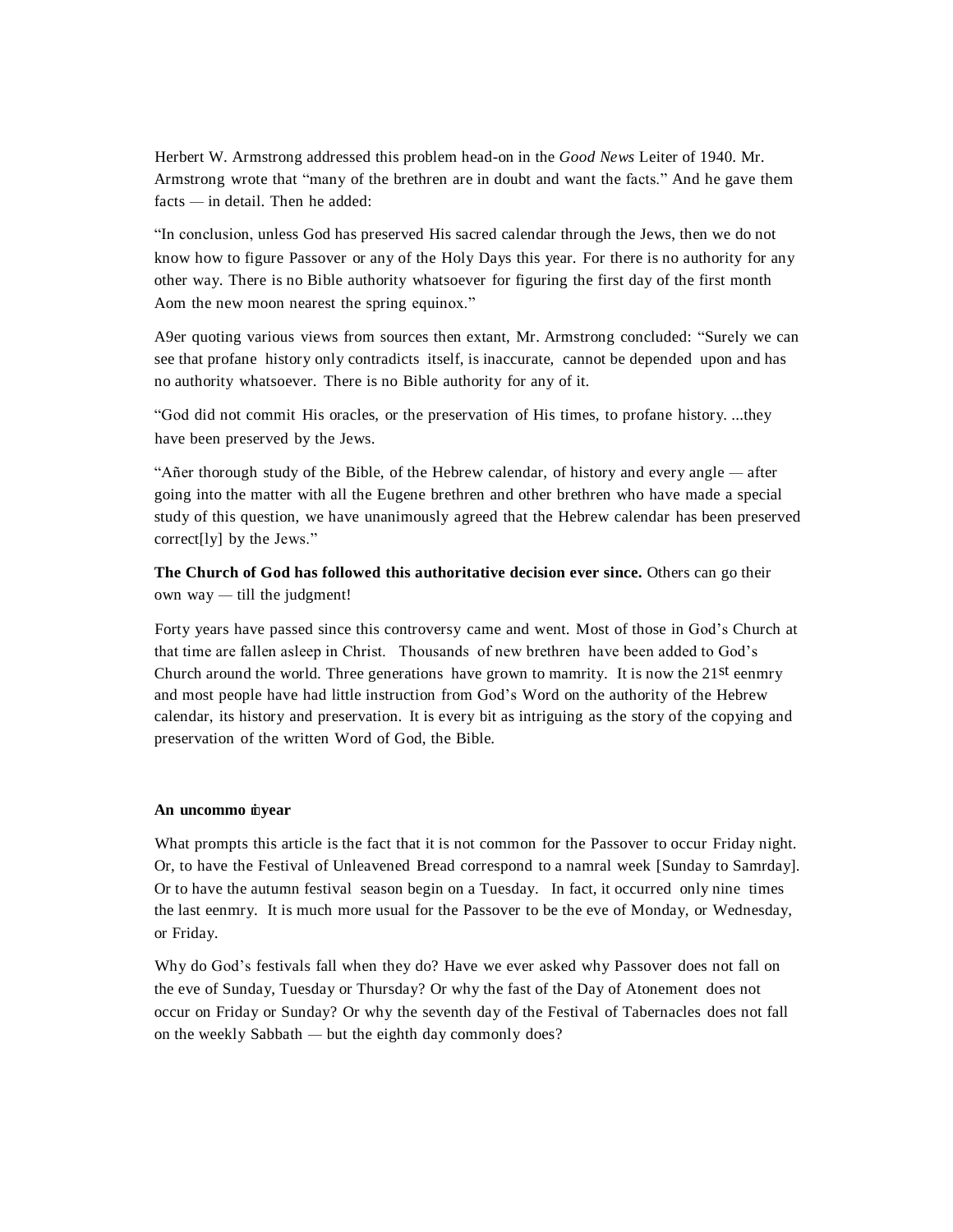These are all curious feamres of the calendar God caused the Jewish people to preserve for us. These feamres are lost among those who invent their own rules for their own calendars. They are lost because people have lost sight of God's authority over time.

## **Parallel with the Bible**

To understand this authority, it is necessary to see how God has worked throughout history. In preserving the written Word, the Bible (in Hebrew and Greek), God has done something very similar to what has occurred with the development and preservation of the Hebrew calendar.

The Bible is the public literamre of a people. That people was ancient Israel. It was organized as God's nation and church. To that people were committed the oracles of God — God's revelation to man of essential knowledge. The martyr Stephen, in speaking of Moses, said: "This is he, that was in the church in the wilderness with the angel which spake to him in the mount Sina, and with our fathers: who received the lively oracles to give unto us: To whom **our fathers would not obey"** (Act 7:38-39).

Paul continues the thought in Romans 3: "What advantage hath the Jew? Or what is the profit of circumcision? Much every way: first of all, that they were trusted with the oracles of God. For what if some were without faith? [Remember Stephen's words: "our fathers would not obey"] shall their want of faith make of none effect the faithfulness of God? God forbid: yea, let God be found true, but every man a liar ... But if the truth of God through my lie abounded unto his glory, why am I also still judged as a sinner?" (verses 1-4,7, Revised Version).

Paul is here reasoning with Greek converts. The Jews, he tells them, have the advantage of being entrusted with the oracles, or divine revelation, of God. The ancient Greeks were always impressed with their oracle that came from demons!

But what if the people to whom the oracles were committed sinned — rebelled against God's authority? Did that mean God would not preserve His revelation through them? Not at all. He simply pruned off those who refused to preserve His revelation for men. That is one reason the 10 tribes of Israel were cut off and sent into exile.

The Jews of the house of Judah alone retained the oracles. And even though some of them have become atheists and liars about the revelation and refuse to obey it, does that mean the oracles are not true, that God has failed to have His revelation to man providentially preserved through all Jews in a **public** way? Not at all! [emphasis ours throughout]

Later, of course, the New Testament in Greek, which the Jews officially rejected at Jabneh, in Judea, in **public** session around A.D. 90, would be providentially preserved by the Greeks in a **public** way. And they too, like the Jews, do not as a whole follow what is written in the oracles committed to them!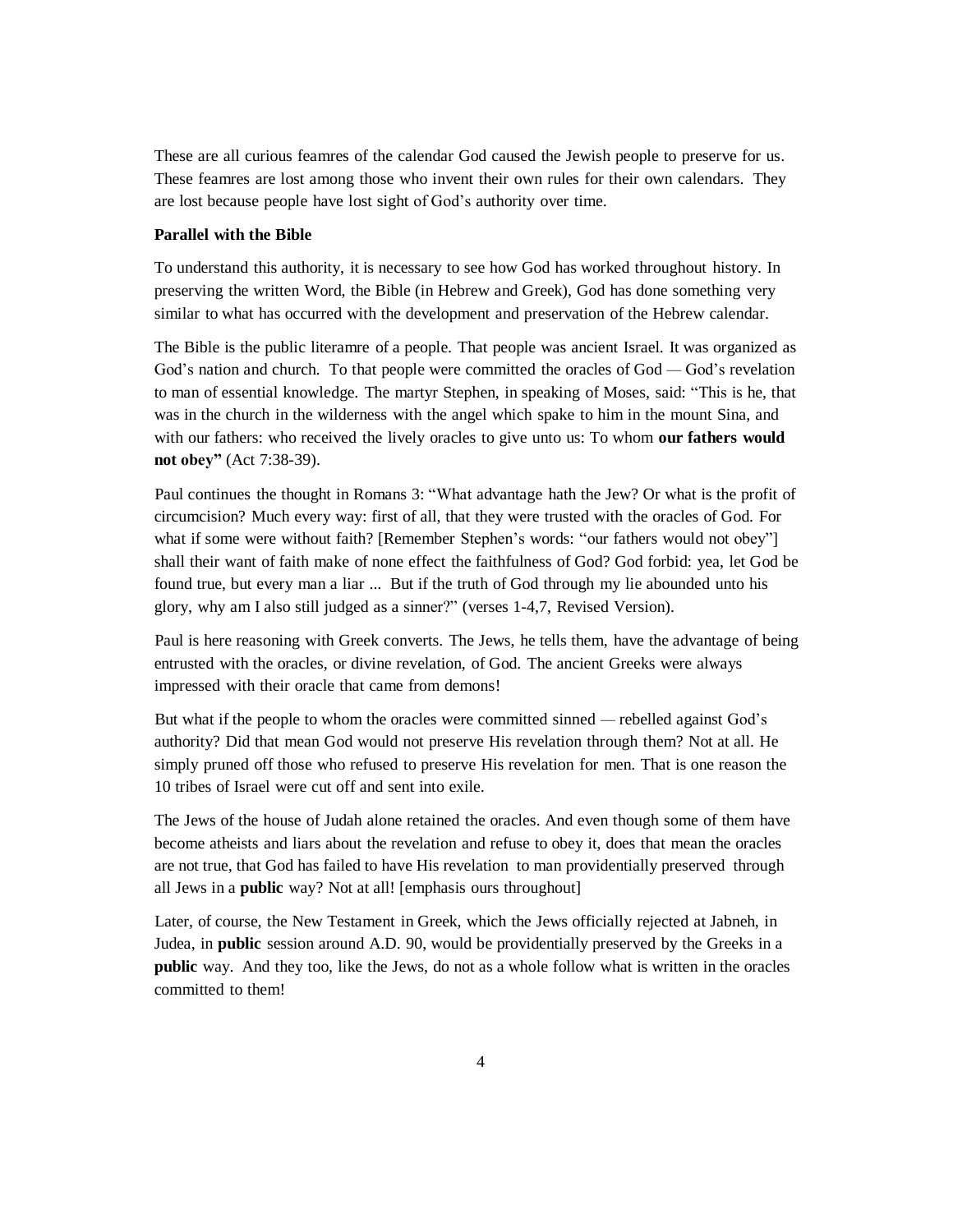But what were the oracles committed in a **public** way to the Jews? The Hebrew Bible only? By no means! The Hebrew calendar also! For without the calendar, it would be impossible to fulfill correctly what is written in the Hebrew Bible about hallowed annual times. And not only the Bible and calendar, but the week also.

These three — *Bible, calendar, and week —* are all part of the oracles committed to the Jews for all mankind.

They have been committed **in a public way, not secretly.** They have not therefore been subject to private tampering away from public scrutiny. Men indeed have lied, saying the week has been lost — that time has been lost. That the public keeping of the knowledge of the Sabbath by Jews has no meaning. Or that Jesus' agreement with and keeping of it has no meaning. As Paul wrote, "let God be found true, but every man a liar" (Rom 3:4)!

The kind of evidence men demand to prove that the Hebrew Bible — and for that matter the Greek New Testament, too has been preserved accurately does not exist. There are **no original autographs** extant for men to peer at and criticize. God lets them criticize copies, while they lose sight of what is written in them, through disobedience.

And the kind of evidence men demand so as to prove the authoritativeness of the Hebrew calendar does not exist. God has seen to that also — so critics would have their chance to invent their own calendars. And think themselves wiser than God for having invented a calendar more accurate than what God committed to Israel as His own!

**Men live by human reason.** They want the original sources to criticize. They do not want secondary evidence — that is, copies of an original that have passed through the hands of men. Yet, that is exactly what God has chosen to provide them.

*By faith* we know we have copies, providentially preserved, of the original Word of God. *By faith* we know that the leadership in the Jewish courts did preserve the rules of the calendar God committed to them — even though they themselves have not wanted to follow those rules at all times.

**It is all a question of government** — whether God is capable of ruling. Whether God can intervene in the affairs of His people to correct their errors — no men are perfect. And that is a matter of faith.

Throughout history people have wanted to correct, by using their own human reason, what God may allow. They have not waited to have God lead and guide and direct those whom He has set in authority among His people. They too often want to exercise that authority for themselves.

Thus, we have critics of the text of the Bible who see it as their responsibility to determine what is the written Word of God. They are paid to find fault with the way the scribes copied the Hebrew Bible.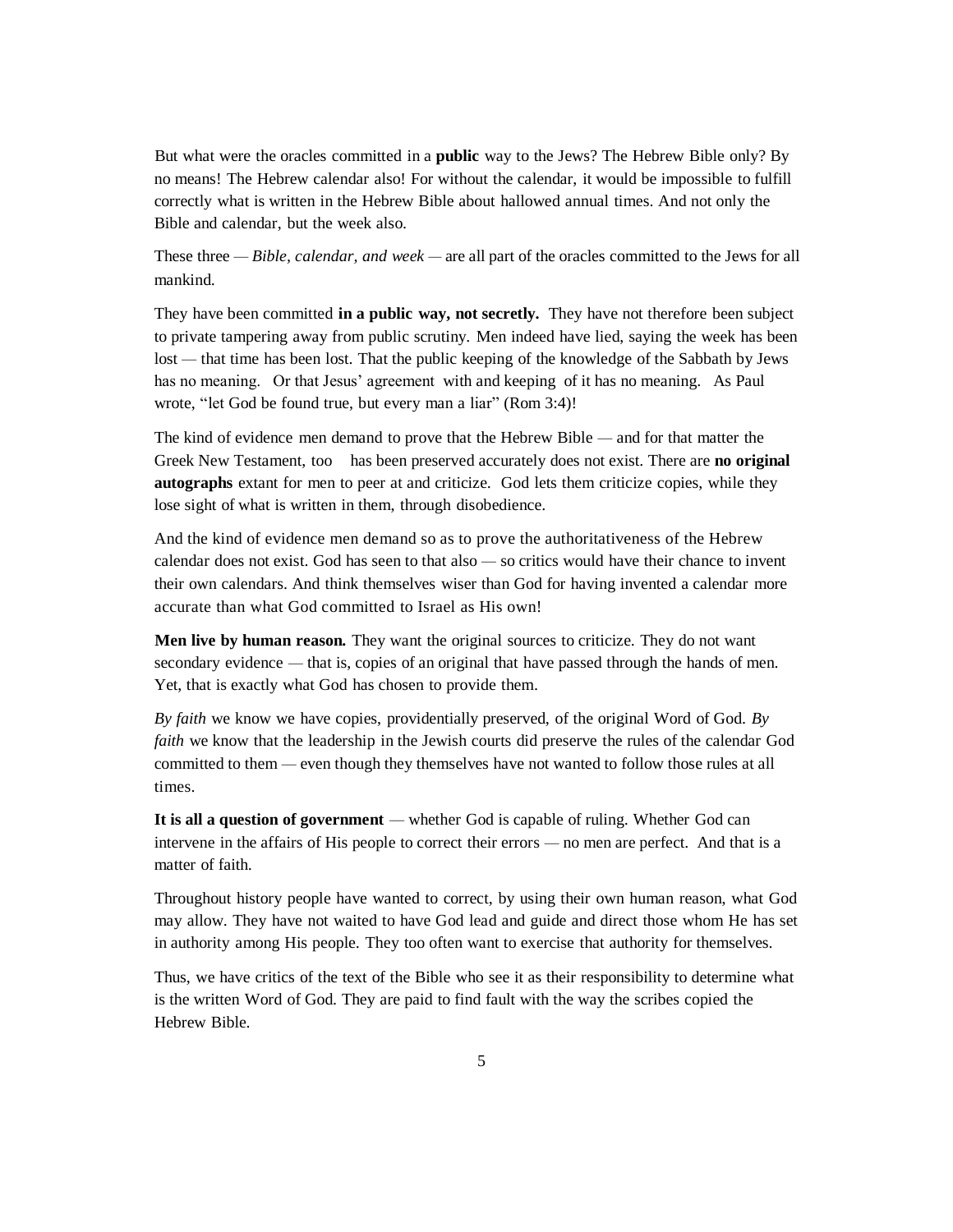Though Jesus said very plainly: "The scribes and the Pharisees sit on Moses' seat: all things therefore whatsoever they bid you, these do and observe: but do not ye after their words; for they say, and do not. Yea, they bind heavy burdens and grievous to be borne, and lay them on men's shoulders; but they themselves will not move them with their fingers" (Matt 23:2-4, Revised Version).

The scribes — copying of the text of the Hebrew Bible was one of their duties — were in authority. Jesus said so. They sat on Moses' seat. They, not their jealous critics among modern and ancient scholars, determined for us the manner in which the Bible's text should be preserved.

And the Pharisees, too, sat on Moses' seat. It was their court that determined the Hebrew calendar. It was their court's decision that determined which day was the beginning of which month. Once that was determined it was the people's responsibility to keep holy the days God made holy — according to the dates on the Hebrew calendar, not on some other calendar.

Were the sefibes perfect men, without sin? Were the Pharisees perfect men, without sin? By no means! Jesus made that plain. Yet, He also made it plain that they had a responsibility *under God* to preserve the written Word of God, the week and the calendar. It was not somebody else's responsibility!

Could they make mistakes in executing their responsibility under God? Of course! Did the leadership in the Worldwide Church of God for years mistakenly appoint Monday, rather than Sunday, as the day of the week on which Pentecost should fall? Yes. Did God correct the matter? Indeed!

Did the Jews who were in authority under God over the oracles — the scribes and Pharisees — at times err in determining the calendar? Yes. Did God correct the mañer? Indeed — as we shall now see!

#### **God corrects those in authority under Him**

Remember what Jesus said of the Pharisees? "They bind heavy burdens and grievous to be borne, and lay them on men's shoulders" (Matt 23:4).

The later Pharisees and their rabbinie successors did exactly that for eenmries when it came to determining when the Day of Atonement was to fall.

You will remember that I asked above how many readers were aware that the Day of Atonement on the Hebrew calendar does not fall on a Friday — the preparation day for the weekly Sabbath.

Do you know why this occurs? And what rule of the calendar determines this?

Think for a moment what it would be like for housewives to prepare food for the Sabbath on a Friday that is a fast day! Of course, the Day of Atonement is so important a fast that no food is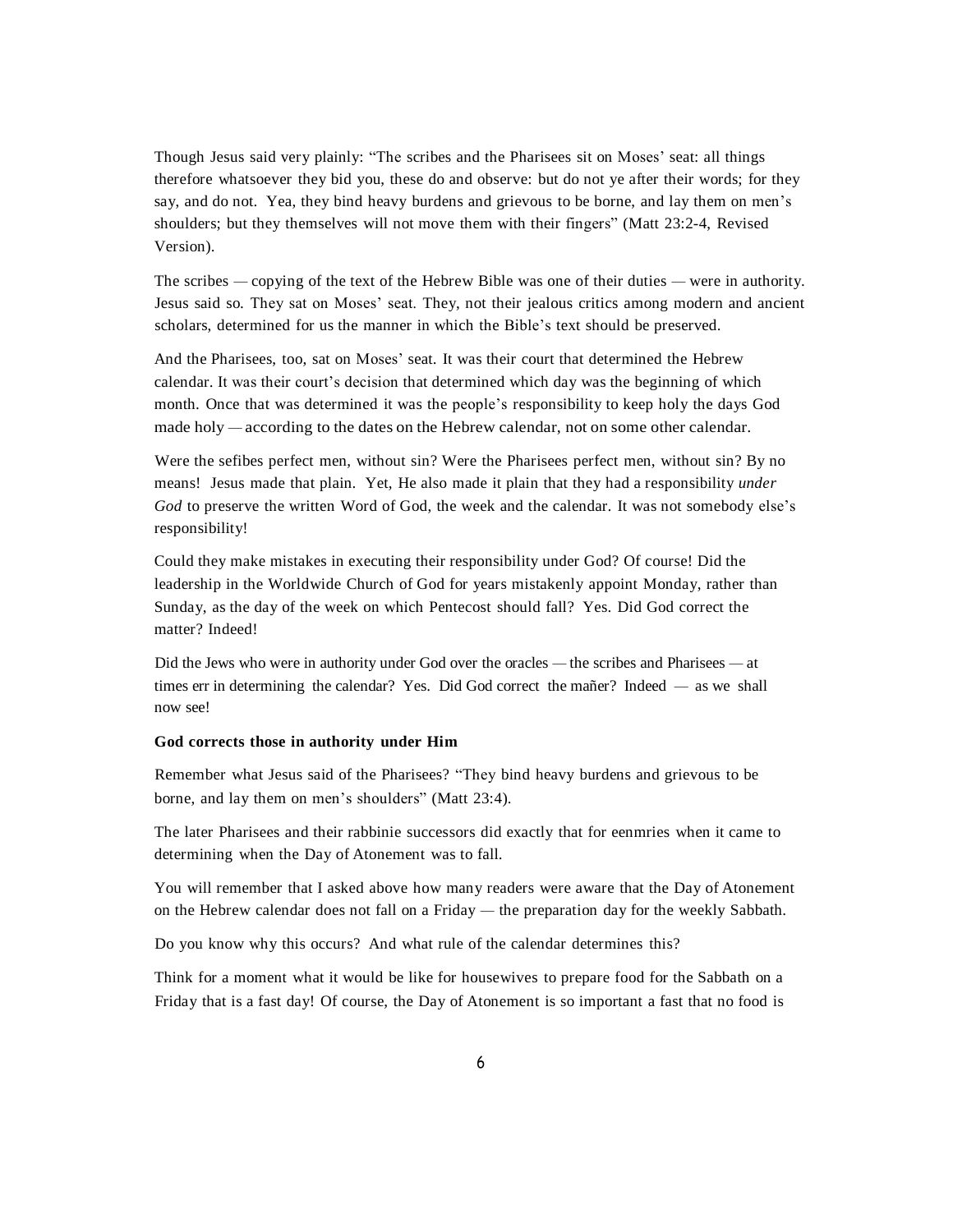to be prepared that day at all. So housewives would have to prepare food on a Thursday for the weekly Sabbath. That would be burdensome.

The seripmre plainly says: "Howbeit on the tenth day of this seventh month is the day of atonement... and ye shall do no manner of work in that same day: for it is a day of atonement... For whatsoever soul it be that shall not be afflicted in that same day, he shall be cut off from his people. And whatsoever soul it be that doeth any manner of work in that same day, that soul will I destroy from among his people. Ye shall do no manner of work: it is a statute forever throughout your generations in all your dwellings. It shall be unto you a Sabbath of solemn rest, and ye shall afflict your souls: in the ninth day of the month at ever, from even unto even, shall ye keep your Sabbath" (Lev 23:26-32, Revised Version).

If Atonement were to fall on Friday, housewives would have to prepare food for the weekly Sabbath on a Thursday. And that is exactly what the Pharisees aneiently required be done!

The Pharisees put major emphasis on precise visual observation of the first faint crescent of the new moon. They overlooked Leviticus 23: 26-32. So whenever the first faint crescent of the seventh new moon of the year was seen just above the western horizon after sunset on Tuesday evening, for example, they declared that day, Wednesday (which begins the previous evening), to be the new moon.

Consequently, that new moon became the first day of the month and the Day of Trumpets. The result was the 10th day of the month — Atonement — would fall on a Friday in such a year.

They were more concerned with the visual appearance of the moon's first crescent than they were with the spiritual requirements of the Day of Atonement.

God, or course, had to correct that — and He did!

The Romans finally put an end to visual observation of the new moons by the Jews. The Jews' chief leader, Hillel II, whose responsibility it was to regulate the calendar, was forced to issue a decree for the years A.D. 358-359 to (re) institute the authority of the fixed calendar we know today as the Hebrew calendar. And one of the rules of that calendar is based on Leviticus 23:26- 32.

Hillel II realized that these verses required that the Day of Atonement should not fall on Friday, the preparation day of the Sabbath.

The rule, therefore is, that if the new moon of a seventh month could occur on a Wednesday (beginning the previous evening), that day is not to be declared a new moon. It is to be posQoned. But the day following is to be declared the new moon.

That is, a Thursday (beginning the previous evening) is the first day of the seventh month. That Thursday is consequently the Feast of Trumpets, since the Festival falls on thefrs/ day of the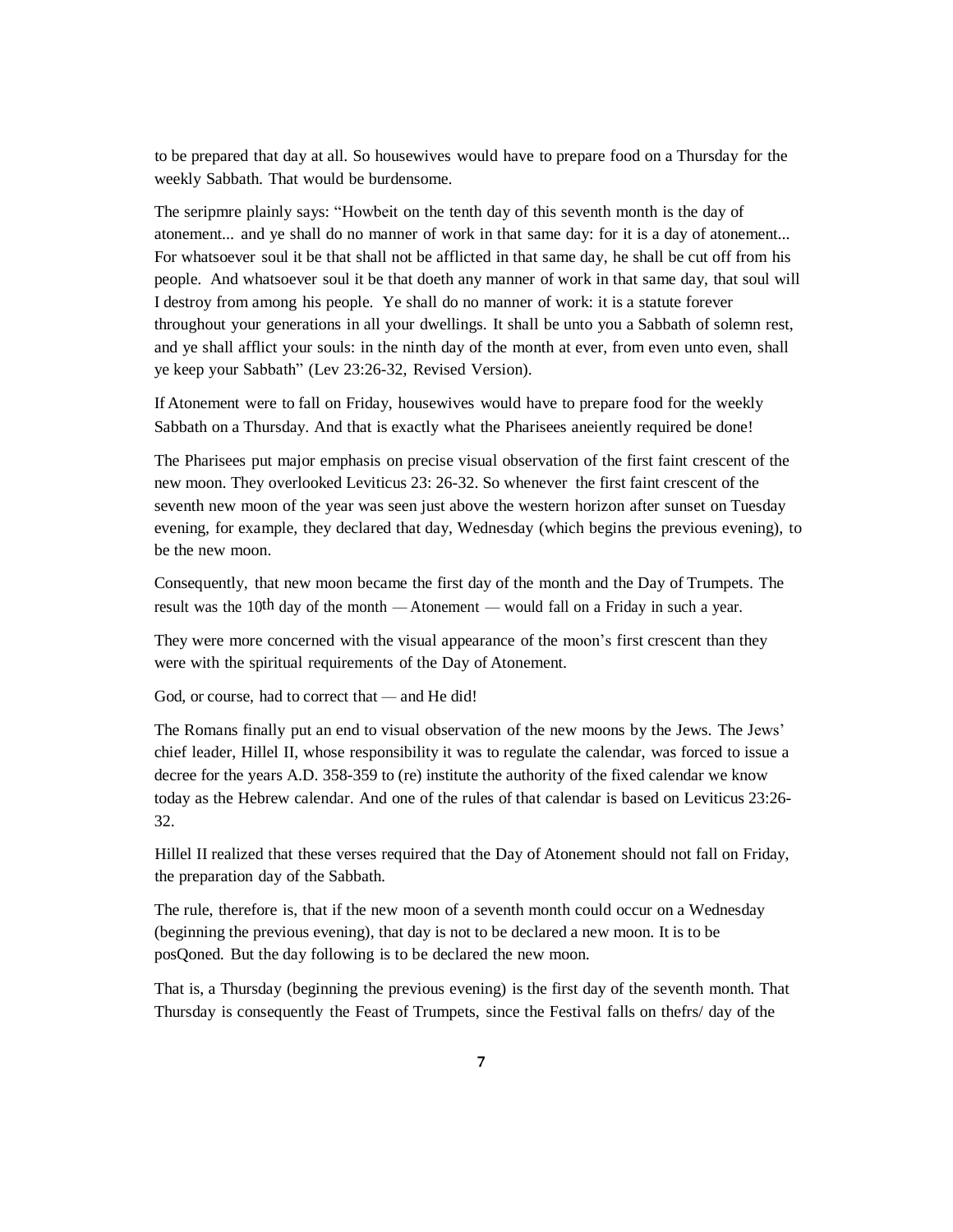seventh month (Lev 23:23-25). And the Day of Atonement, which is the  $10^{t}$  day of the month, falls in such a year on the weekly Sabbath.

The year 1927, the year Herbert W. and Lorna D. Armstrong began keeping God's Holy Days, is an example of this very posQonement. That year the new moon of the seventh month, by the normal rule of the Hebrew calendar, could have occurred on a Wednesday. But that day was not to be declared the first day because of the special rule based on Leviticus 23.

By authority of the Hebrew court that long ago governed the calendar, that new moon in 1927 was determined in advance to be a Thursday and the first day of the seventh month. The Armstrongs consequently celebrated their first fast of Atonement, the 10<sup>tll</sup> day of the month, on the weekly Sabbath, not a Friday.

By authority of Seripmre one cannot change the dates of the month that are holy once the month is determined. God hallowed the first and the  $10^{t} \cdot \text{day}$  of the seventh month — as also the  $15^{t}$ and the 22nd days. There are no others made holy. **But God empowered men to examine all the scriptures and to declare first which is to be the day of the new moon.** Once that is declared, the month is determined. And since a new moon begins a month (see Numbers 10:10; 28:11; 1 Samuel 20:5, 24-27 and 1 Chronicles 23:3l for proof that the new moon begins the month), we know how to number successive days of the month.

What those today who want to establish their own calendars and their own authority overlook is that we live on a round earth. One would have thought they knew that!

A round earth requires an international dateline — one that is universally recognized and established by authority. As it happens any dateline will cut across some major body of land or island grouping.

The one dateline that has been chosen and is authoritative is in the mid-Pacific. Since it would cut through Alaska and the kingdom of Tonga in the South Pacific, an arbitrary decision had to be made. The islands of Alaska to the west are incorporated into the day that lies to the east. And, in contrast, the islands of the eastern part of the kingdom of Tonga are incorporated into the day that begins to the west of the international dateline.

So, we have had members of God's Church in Tonga in the Southern Hemisphere who began their Sabbaths and Holy Days one day before the brethren who live to the west of them in the Aleutian Islands in the Northern Hemisphere. They kept holy the time that came to them as it has been authoritatively established for a round earth.

God intended the earth to present just such problems, so that authoritative decisions would have to be made — and people tested to see whether they are willing to come under authority of those empowered to make just such decisions.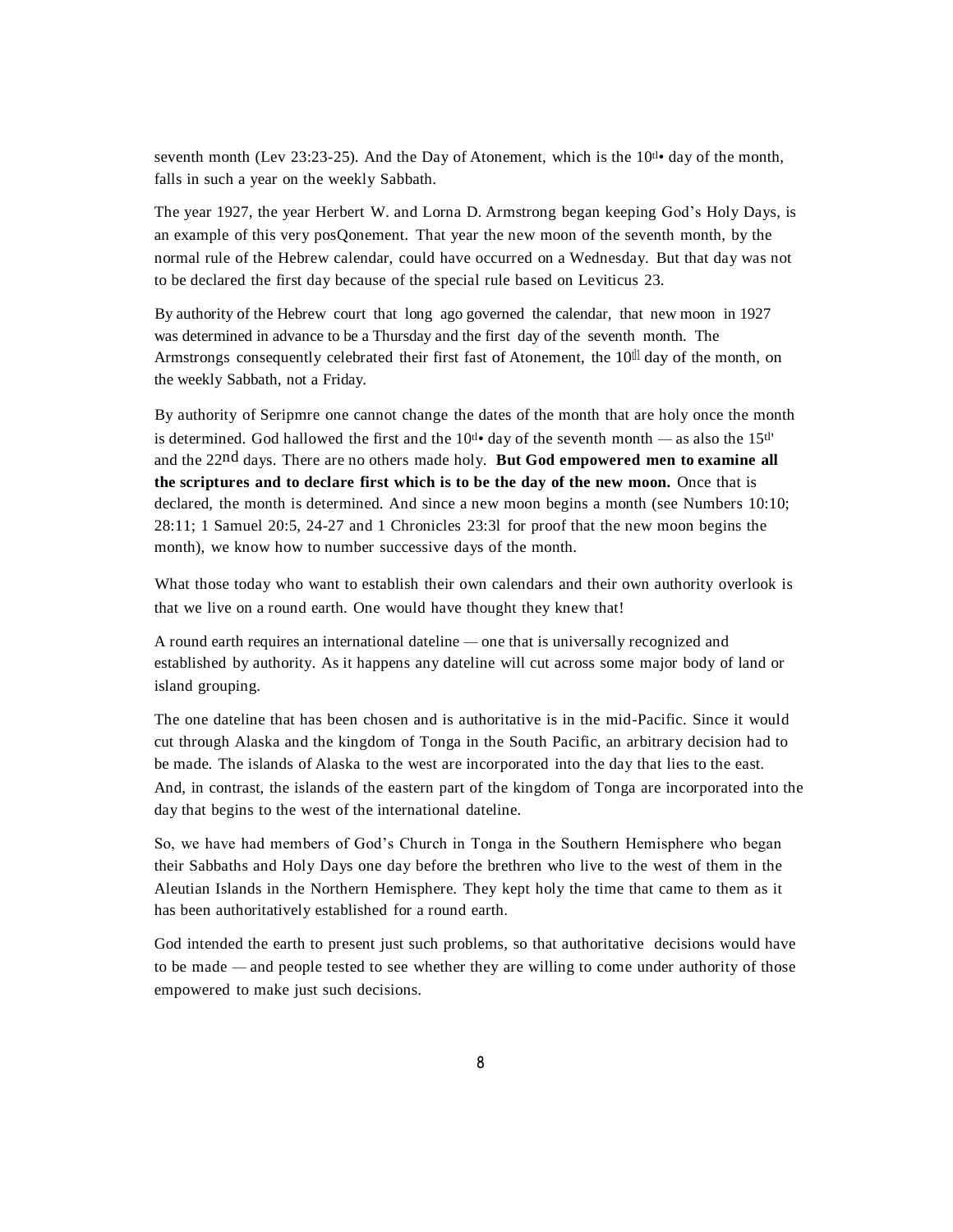**So which day is declared a new moon is not a private matter that can override sensible requirements of the Bible.** The Pharisees misjudged the matter when they allowed Atonement to occur on a Friday merely to establish a new moon in its "proper time."

They should have realized that, if in Jerusalem the first faint crescent is barely seen after sunset in the west before it slips over the horizon, all people living to the east from Jordan to Japan and the Philippines wouldn't see the moon until the first crescent appeared in their western skies the next day anyway.

## **So, in most instances it is not even possible for all nations to see the first faint crescent on** the same day!

It is not required that the first faint crescent visible in Jerusalem always be declared the new moon. What is important is that the authority to declare it arises from Jerusalem!

The authority of Jerusalem in the person of Hillel II did speak in A.D. 358-359 to authorize the present Hebrew calendar throughout the fumre until such time as a new court sitting in Moses' seat be reestablished in Jerusalem.

### **When is the first day of Abib?**

The Bible makes plain that the Passover and the Days of Unleavened Bread must fall in the month of Abib, the first month of the Hebrew calendar (Ex 12:2, Deut 16:1). The month Abib has been known, since the Babylonian Captivity, as Nisan, a word derived from the Semitie root *nesu,* meaning "to start." It starts the months of the year. Abib is derived from *aviv,* meaning "ears" or "green ears of grain." The first month is the month in which green ears of grain begin to ripen — barley first, then winter wheat, which is usually still in green ears when barley ripens.

Are we free to decide for ourselves when we think the month Abib — the month of green ears should occur? Are we to decide the matter on the basis of the state of the harvest in the Holy Land today? Some sects who refuse to use the words *God* and *Jesus Christ* claim so. They have taken upon themselves the authority to determine the calendar for themselves. God lets them do so, but He has given them no authority in this matter.

Who has that authority? Did Jesus give authority to the New Testament Church to preserve God's calendar? Most certainly not! Nor did the Church ever preserve it. Nor did the Church preserve the Hebrew Bible. We use both. We have authority to teach and preach from the Bible (usually in translation), but God's Church has been given no authority to preserve the Bible in either Hebrew or Greek. **Nor have we been called to determine the rules of God's calendar.** That is a matter He has left to the Jews — hence it is proper to call it the Hebrew calendar, just as we speak of the Hebrew Bible.

How, then, is the month of Abib or Nisan determined?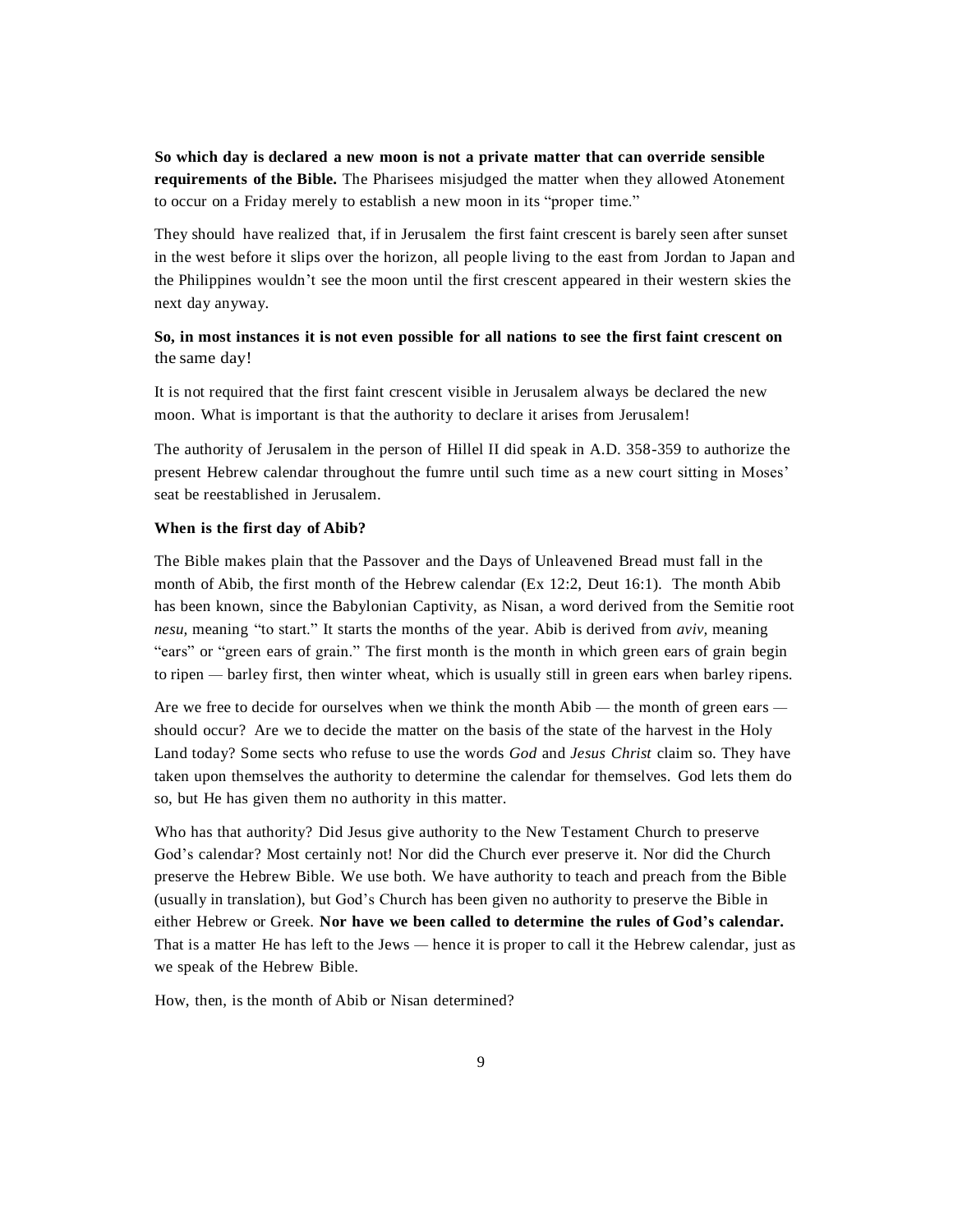It has already been determined! The matter was decided by Hillel II and his court in the fourth eenmry A.D.

Abib is determined by the rules of the permanent calendar. For example, the year, 1981, the new moon of the seventh month was Tuesday, Sept 29, beginning the evening before. It was this new moon that determined the character of the preceding months of the year. The new moon of Abib **does not determine the character of the year.**

The rules of the permanent calendar call for each of the first six months of the year to be alternately 30 and 29 days long.

Since the Bible does not declare which months have either 30 or 29 days, it is an arbitrary decision, enacted by those who are in authority over God's calendar. God has left it to them to keep it simple.

If He had not liked their decision He would have caused them to change it. But since each month is slightly more than 29  $\frac{1}{2}$  days long, the decision of the court, or Beth Din is reasonable.

That means the first half of the year is always 177 days long (three months with 30 days plus three months with 29 days equals 177 days).

And if the first day of the seventh month is on Tuesday, the first day of Abib is 177 days earlier, and on a Sunday. (These first six months are always 25 weeks and two days long. And two days before a Tuesday, is a Sunday.)

When Nisan begins on a Sunday, the  $14^{t}$  day is a Sabbath, as it will be in the year 2021 That is, whenever the Feast of Trumpets and the first and eighth days of the Feast of Tabernacles season fall on Tuesday, as they will that year, the Passover will be a Sabbath — more specifically, Friday evening. God has not left the matter to each person to decide for himself. God is not the author of confusion. The devil is!

So if someone were to ask, But couldn't the month of Abib that year be one month earlier according to the Bible? We answer flo! on two counts.

First, a change in the calendar lacks biblical authorization. The Hebrew perpetual calendar is the sole authority for the Church of God today.

Second, even if it were permissible to have Passover as early as March 20 — the very beginning day of spring — the Festival of Tabernacles would fall too early.

Did you ever notice that the Bible requires the Feast of Tabernacles, commemorating the second and great harvest of human beings, to at least reach the beginning of autumn? In Exodus 34:22 we read from the English translation of the Hebrew Bible:

"Thou shalt observe... the feast of ingathering at the mm of the year" *{Jewish Publication Society* translation).